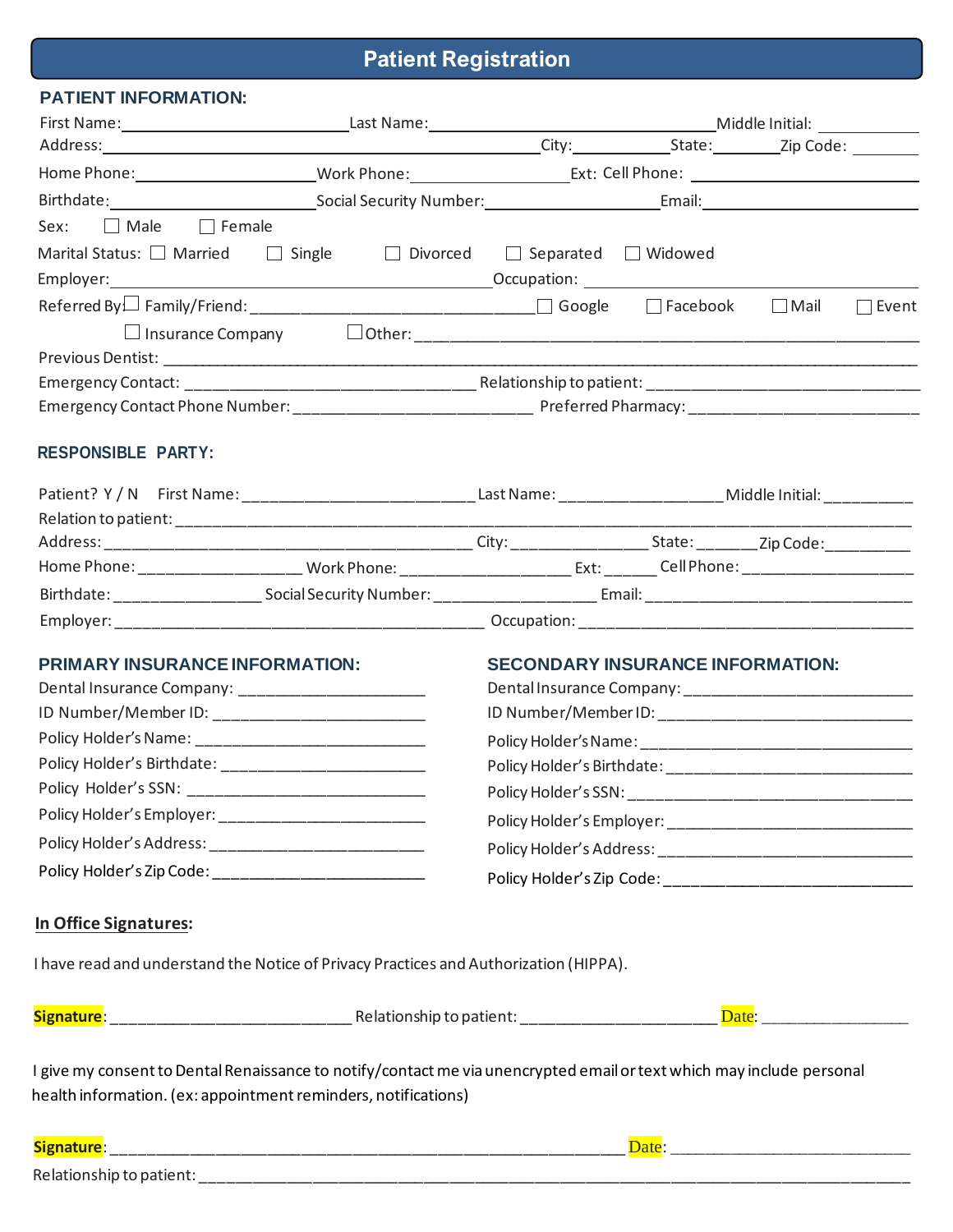# **Medical History**

| <b>Patient Name:</b>                                                                                                                                                                                                                                                                                                                 |                                                                       | <b>Birthdate:</b>              |                                 |                   |
|--------------------------------------------------------------------------------------------------------------------------------------------------------------------------------------------------------------------------------------------------------------------------------------------------------------------------------------|-----------------------------------------------------------------------|--------------------------------|---------------------------------|-------------------|
| Although dental personnel primarily treat the area in and around your mouth, your mouth is a part of your entire body. Health problems that<br>you may have or medication that you may be taking, could have an important interrelationship with the dentistry you will receive. Thank you<br>for answering the following questions. |                                                                       |                                |                                 |                   |
| If you answer yes to the following questions, please explain on the blank provided.                                                                                                                                                                                                                                                  |                                                                       |                                |                                 | <b>YES</b><br>NO. |
|                                                                                                                                                                                                                                                                                                                                      |                                                                       |                                |                                 |                   |
|                                                                                                                                                                                                                                                                                                                                      |                                                                       |                                |                                 |                   |
|                                                                                                                                                                                                                                                                                                                                      |                                                                       |                                |                                 |                   |
| Have you ever had a serious head or neck injury? $\overline{\phantom{a}}$                                                                                                                                                                                                                                                            |                                                                       |                                |                                 |                   |
|                                                                                                                                                                                                                                                                                                                                      |                                                                       |                                |                                 |                   |
| If yes, please provide a MED LIST: $\Box$                                                                                                                                                                                                                                                                                            |                                                                       |                                |                                 |                   |
|                                                                                                                                                                                                                                                                                                                                      |                                                                       |                                |                                 |                   |
| Have you ever taken Fosamax, Boniva, Actonel, or any other medication containing bisphosphonates? $\Box$                                                                                                                                                                                                                             |                                                                       |                                |                                 |                   |
| Are you on a special diet?<br><u>Letter and the second contract of the second contract of the second contract of the second contract of the second contract of the second contract of the second contract of the second contract</u>                                                                                                 |                                                                       |                                |                                 |                   |
|                                                                                                                                                                                                                                                                                                                                      |                                                                       |                                |                                 |                   |
|                                                                                                                                                                                                                                                                                                                                      |                                                                       |                                |                                 |                   |
| * Women, are you: (circle all that apply) Pregnant Trying to get pregnant Taking oral contraceptives Nursing                                                                                                                                                                                                                         |                                                                       |                                |                                 |                   |
|                                                                                                                                                                                                                                                                                                                                      |                                                                       |                                |                                 |                   |
| Are you allergic to any of the following?<br>Aspirin<br>$\Box$ Penicillin<br>$\Box$<br>$\Box$ Latex<br>$\Box$ Sulfa Drugs                                                                                                                                                                                                            | $\Box$ Codeine                                                        | □ Local Anesthestics<br>$\Box$ | Acrylic<br>  Metal              | None              |
|                                                                                                                                                                                                                                                                                                                                      |                                                                       |                                |                                 |                   |
|                                                                                                                                                                                                                                                                                                                                      |                                                                       |                                |                                 |                   |
| Do you have, or have you had, any of the following?                                                                                                                                                                                                                                                                                  |                                                                       |                                |                                 |                   |
| YES NO                                                                                                                                                                                                                                                                                                                               | YES NO                                                                |                                | YES NO                          | YES NO            |
| AIDS/HIV Positive                                                                                                                                                                                                                                                                                                                    | Cortisone Medicine<br>$\Box$<br>$\Box$                                | Hemophilia                     | Recent Weight Loss              |                   |
| Alzheimer's Disease<br><b>Diabetes</b>                                                                                                                                                                                                                                                                                               | $\Box$<br>$\Box$                                                      | Hepatitis A                    | <b>Renal Dialysis</b>           |                   |
| Anaphylaxis                                                                                                                                                                                                                                                                                                                          | Drug Addiction<br>$\Box$                                              | Hepatitis B or C               | <b>Rheumatic Fever</b>          |                   |
| Anemia                                                                                                                                                                                                                                                                                                                               | $\Box$<br>Easily Winded                                               | Herpes                         | Rheumatism                      |                   |
| Angina                                                                                                                                                                                                                                                                                                                               | $\Box$<br>Emphysema                                                   | High Blood Pressure            | Scarlet Fever                   |                   |
| Arthritis/Gout<br><b>Artificial Heart Valve</b>                                                                                                                                                                                                                                                                                      | Epilepsy or Seizures<br>$\Box$<br><b>Excessive Bleeding</b><br>$\Box$ | High Cholesterol               | Shingles<br>Sickle Cell Disease | <b>College</b>    |
| Artificial Joint                                                                                                                                                                                                                                                                                                                     | <b>Excessive Thirst</b><br>$\Box$                                     | Hives or Rash<br>Hypoglycemia  | Sinus Trouble                   |                   |
| Asthma                                                                                                                                                                                                                                                                                                                               | Fainting Spells/Dizziness $\Box$                                      | Irregular Heartbeat            | Spina Bifida                    |                   |
| $\mathbf{L}$<br><b>Blood Disease</b>                                                                                                                                                                                                                                                                                                 | Frequent Cough<br>$\Box$                                              | Kidney Problems                | Stomach/Intestinal              | __<br>ىسا         |
| <b>Blood Transfusion</b>                                                                                                                                                                                                                                                                                                             | Frequent Diarrhea<br>$\Box$                                           | Leukemia                       | <b>Disease</b>                  |                   |
| <b>Breathing Problem</b>                                                                                                                                                                                                                                                                                                             | <b>Frequent Headaches</b><br>Г                                        | Liver Disease                  | Stroke                          |                   |
| <b>Bruise Easily</b>                                                                                                                                                                                                                                                                                                                 | <b>Genital Herpes</b>                                                 | Low Blood Pressure             | Swelling of Limbs               |                   |
| Cancer                                                                                                                                                                                                                                                                                                                               | Glaucoma                                                              | Lung Disease                   | <b>Thyroid Disease</b>          |                   |
| Chemotherapy                                                                                                                                                                                                                                                                                                                         | Hay Fever<br>$\Box$                                                   | Mitral Valve Prolapse          | Tonsillitis                     |                   |
| <b>Chest Pains</b>                                                                                                                                                                                                                                                                                                                   | Heart Attack/Failure<br>$\Box$                                        | Osteoporosis                   | Tuberculosis                    |                   |
| Cold Sores/Fever Blisters                                                                                                                                                                                                                                                                                                            | <b>Heart Murmur</b>                                                   | Pain in Jaw Joints             | Tumors or Growths               |                   |
| Congenital Heart Disorder                                                                                                                                                                                                                                                                                                            | Heart Pacemaker                                                       | Parathyroid Disease            | <b>Ulcers</b>                   |                   |
| $\mathbf{I}$<br>Convulsions                                                                                                                                                                                                                                                                                                          | Heart Trouble/Disease<br>$\vert \ \ \vert$                            | Psychiatric Care               | Venereal Disease                |                   |
|                                                                                                                                                                                                                                                                                                                                      |                                                                       | <b>Radiation Treatments</b>    | Yellow Jaundice                 |                   |

Have you ever had any serious illness not listed above:

 **To the best of my knowledge, the questions on this form have been accurately answered. I understand that providing incorrectinformation**  can be dangerous to my (or the patient's) health. It is my responsibility to inform the dental office of any changes in my medical status.

\_\_\_\_\_\_\_\_\_\_\_\_\_\_\_\_\_\_\_\_\_\_\_\_\_\_\_\_\_\_\_\_\_\_\_\_\_\_\_\_\_\_\_\_\_\_\_\_\_\_\_\_\_\_\_\_\_\_\_\_\_\_\_\_\_\_\_\_\_\_\_\_\_\_\_\_\_\_\_\_\_\_\_\_\_\_\_\_\_\_\_\_\_\_\_\_\_\_\_\_\_\_\_\_

| <b>Signature</b> of Patient, Parent, or Guardian: |  |
|---------------------------------------------------|--|
| <b>Doctor</b>                                     |  |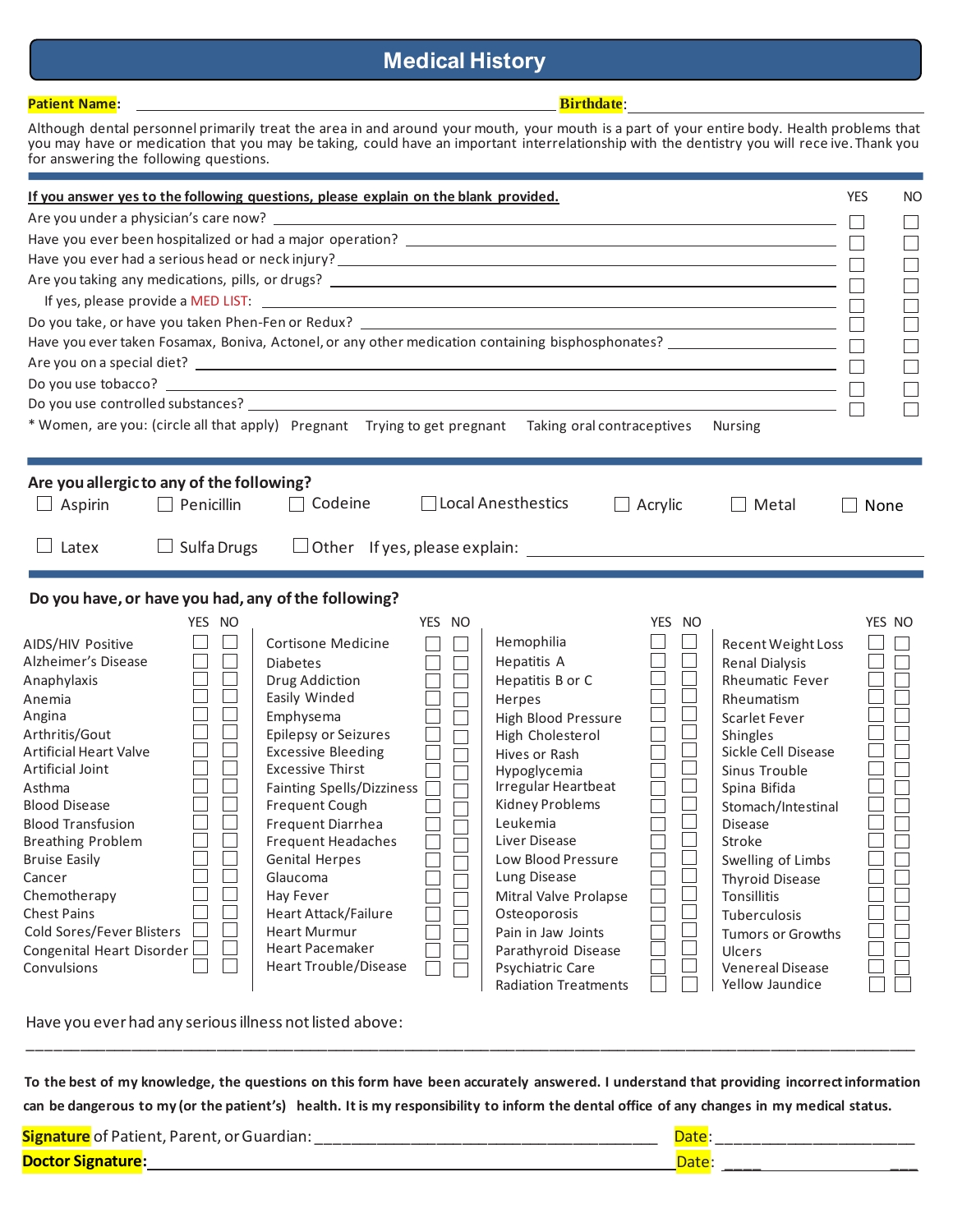# Dental History

| <b>Contract Contract Contract Contract Contract Contract Contract Contract Contract Contract Contract Contract Co</b><br>and the state of the state of the state of the state of the state of the state of the state of the state of th | <b>Service Service</b> | $\mathcal{L}(\mathcal{L})$ and $\mathcal{L}(\mathcal{L})$ and $\mathcal{L}(\mathcal{L})$ and $\mathcal{L}(\mathcal{L})$ and $\mathcal{L}(\mathcal{L})$ |                                                                                                                       |  |
|-----------------------------------------------------------------------------------------------------------------------------------------------------------------------------------------------------------------------------------------|------------------------|--------------------------------------------------------------------------------------------------------------------------------------------------------|-----------------------------------------------------------------------------------------------------------------------|--|
| <b>Contract Contract Contract Contract Contract Contract Contract Contract Contract Contract Contract Contract Co</b>                                                                                                                   | <b>Service Service</b> | _____                                                                                                                                                  | <b>Contract Contract Contract Contract Contract Contract Contract Contract Contract Contract Contract Contract Co</b> |  |

| Name:                                                |                                   |          |           |               |  |
|------------------------------------------------------|-----------------------------------|----------|-----------|---------------|--|
| How would you rate the condition of your mouth?      | Excellent                         | Good     | Fair      | Poor          |  |
| <b>Previous Dentist:</b>                             | How long have you been a patient? |          |           |               |  |
| Date of most recent dental exam:                     | Date of most recent x-rays:       |          |           |               |  |
| Date of most recent treatment (other than cleaning): |                                   |          |           |               |  |
| I routinely see the dentist every: 3 months          | 4 months                          | 6 months | 12 months | Not routinely |  |
| What is your immediate concern?                      |                                   |          |           |               |  |

# **Please answer YES or NOto the following:**

| <b>Personal History</b>                                                                              | Y/N |
|------------------------------------------------------------------------------------------------------|-----|
| 1. Are you fearful of dental treatment? How fearful on a scale of 1 (least) to 10 (most)? _________  |     |
| 2. Have you had an unfavorable dental experience? ______________________________                     |     |
| 3. Have you had complications from past dental treatment?                                            |     |
| 4. Have you ever had trouble getting numb or had any reactions to local anesthetic?_________________ |     |
| 5. Did you ever have braces, orthodontic treatment or have your bite adjusted? __________            |     |
|                                                                                                      |     |
| <b>Smile Characteristics</b>                                                                         |     |
| 1. Is there anything about the appearance of your teeth you would like to change? _______            |     |
| 2. Have you ever whitened (bleached) your teeth? __________                                          |     |
| 3. Have you felt uncomfortable or self-conscious about the appearance of your teeth?                 |     |
| 4. Have you been disappointed with the appearance of previous dental work?__________________________ |     |
|                                                                                                      |     |

### Bite & Jaw Joint

| 1. Do you have problems with your jaw joint? (pain, sounds, limited opening, lock popping) ___<br>2. Do you/would you have any problems chewing gum?______________________________ |  |
|------------------------------------------------------------------------------------------------------------------------------------------------------------------------------------|--|
| 3. Do you/would you have any problems chewing bagels, baguettes, protein bars, or, other hard foods?_____                                                                          |  |
| 4. Have your teeth changed in the last 5 years, become shorter, thinner or worn?______                                                                                             |  |
| 5. Are your teeth crowding or developing spaces?_____________                                                                                                                      |  |
| 6. Do you have more than one bite and squeeze to make your teeth fit together?_____________________                                                                                |  |
| 7. Do you chew ice, bite your nails, use your teeth to hold objects or have any other oral habits? _____                                                                           |  |
| 8. Do you clench your teeth in the daytime or do they become sore? ____                                                                                                            |  |
| 9. Do you have any problems with sleep or wake up with an awareness of your teeth? ____                                                                                            |  |
| 10. Do you wear or have you ever worn a bite appliance?                                                                                                                            |  |

### Tooth Structure

| 1. Have you had any cavities within the past 3 years?                                                         |  |
|---------------------------------------------------------------------------------------------------------------|--|
| 2. Does the amount of saliva in your mouth seem too little or do you have any difficulty swallowing any food? |  |
| TI ET<br>3. Do you feel or notice any holes (i.e. pitting, craters) on the biting surface of your teeth?      |  |
| 4. Are any teeth sensitive to hot, cold, biting, sweets, or do you avoid brushing any part of your mouth?     |  |
| 5. Do you have any grooves or notches on your teeth near the gum line?                                        |  |
| 6. Have you ever had broken teeth, chipped teeth, or had a toothache, or cracked filling?                     |  |
| 7. Do you frequently get food caught between any teeth? _                                                     |  |

# Biology

| 1. Do your gums bleed or are they painful when brushing or flossing?____________                                 |  |
|------------------------------------------------------------------------------------------------------------------|--|
| 2. Have you ever been treated for gum disease or been told you have lost bone around your teeth?                 |  |
| 3. Have you ever noticed an unpleasant odor in your mouth?                                                       |  |
| 4. Is there anyone with a history of periodontal disease in your family? ____                                    |  |
| 5. Have you ever noticed gum recession?                                                                          |  |
| 6. Have you ever had any teeth become loose on their own (no injury), or do you have difficulty eating an apple? |  |
| 7. Have you experienced a burning sensation in your mouth?                                                       |  |